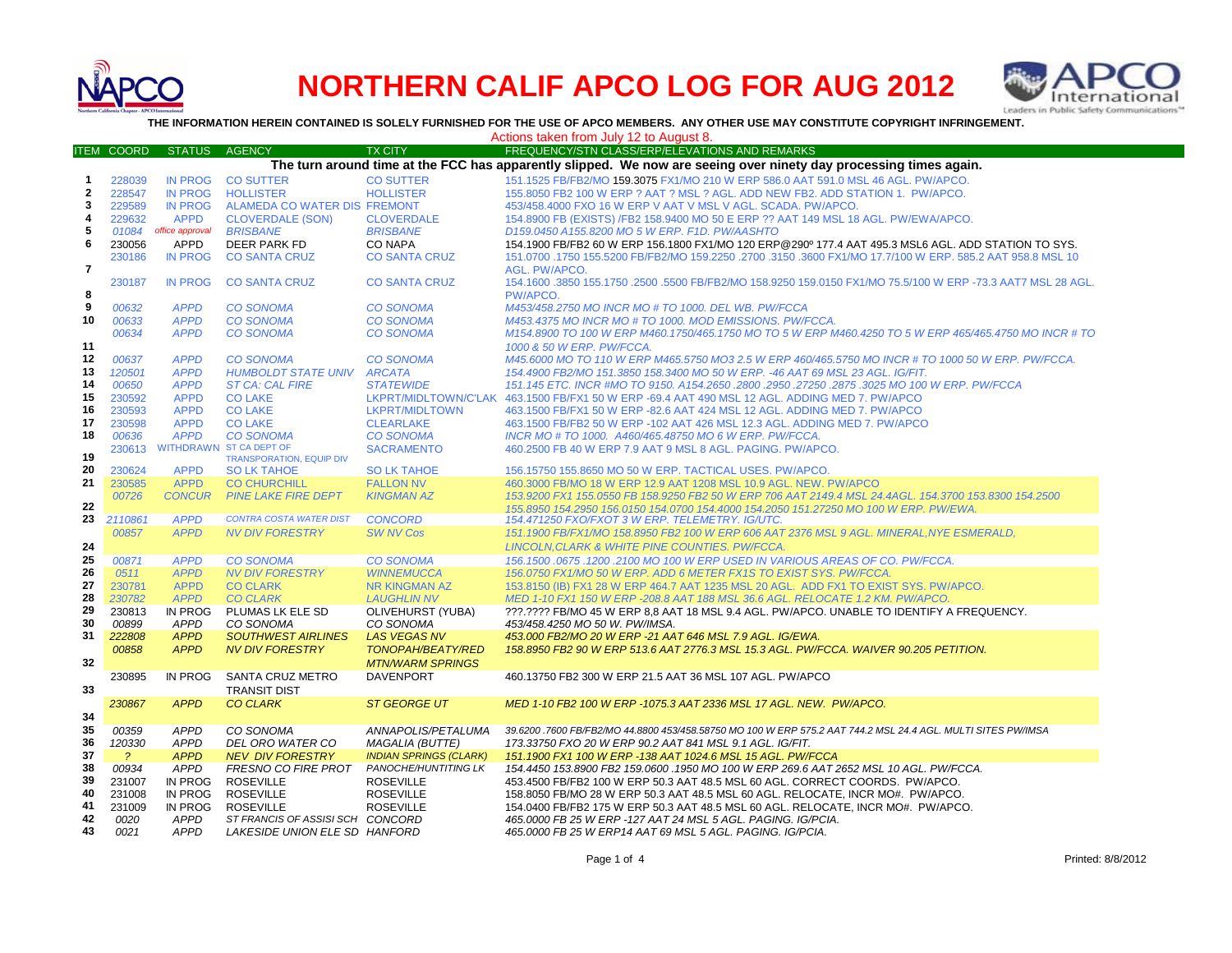| Actions taken from July 12 to August 8.                                           |                   |               |                |                          |                                                                                                |  |  |
|-----------------------------------------------------------------------------------|-------------------|---------------|----------------|--------------------------|------------------------------------------------------------------------------------------------|--|--|
|                                                                                   | <b>ITEM COORD</b> | <b>STATUS</b> | AGENCY         | <b>TX CITY</b>           | FREQUENCY/STN CLASS/ERP/ELEVATIONS AND REMARKS                                                 |  |  |
|                                                                                   | 44 231022         | <b>APPD</b>   | N AZ CONSOL FD | <b>CHLORIDE (MOJAVE)</b> | 453.9125 FB2/MO/FX1 50 W ERP -25.8 AAT 1217 MSL 12 AGL. 153.8900 MO/FX1 TO 100 W ERP. PW/APCO. |  |  |
| 470-512 MHz POOL                                                                  |                   |               |                |                          |                                                                                                |  |  |
| <b>700 Mhz PUBLIC SAFETY (SG, SY)</b><br>APP PEND COMONTEREY<br>CO MONTEREY<br>45 |                   |               |                |                          |                                                                                                |  |  |
| 800 MHz PUBLIC SAFETY (GE, GP, YP, GF, YF) & Commi Users                          |                   |               |                |                          |                                                                                                |  |  |

|  | 46 9/16/11 APP PEND CO SAN BENITO | CO SAN BENITO | 3 CHNLS FB/FB2 50 W ERP ?? AAT 876 MSL ?? AGL. CALL MTN & FREMONT PK. AVL. DATA. |
|--|-----------------------------------|---------------|----------------------------------------------------------------------------------|
|  | 47 226232 IN PROG CO CONTRA COSTA |               | LIVERMORE/BERKELEY 5 CHNLS FB/FB2/MO 80 W ERP ?? AAT ?? MSL ?? AGL. YE/APCO      |

**12/15/10 note: Any applications involving WB will not be accepted by the FCC without additional submissions. 4/06/12 note: As of 4/1/12 I have discontined my FAX number due to disuse. It has been over a year since last fax was received, 10/26/10 note: THE FCC WILL NO LONGER ACCEPT THE F9W EMISSION DESIGNATOR EXCEPT FOR HARRIS OPEN SKY SYSTEMS IN THE 700/800 MHZ**  ALL ELEVATIONS SHOWN ARE IN METERS.

Use of lower case indicates an informal action. Contact one of the advisors immediately if such action would impact your system. Blue - Carried over from prior month. Black - Added up to meeting date. A= ADD FREQ, D=DELETE FREQ, M=MODIFICATION *Entries in italics are applications from other coordinators and not in the APCO standard numbering sequence.* Entries highlighted in YELLOW are NV APCO applications handled termporarily.